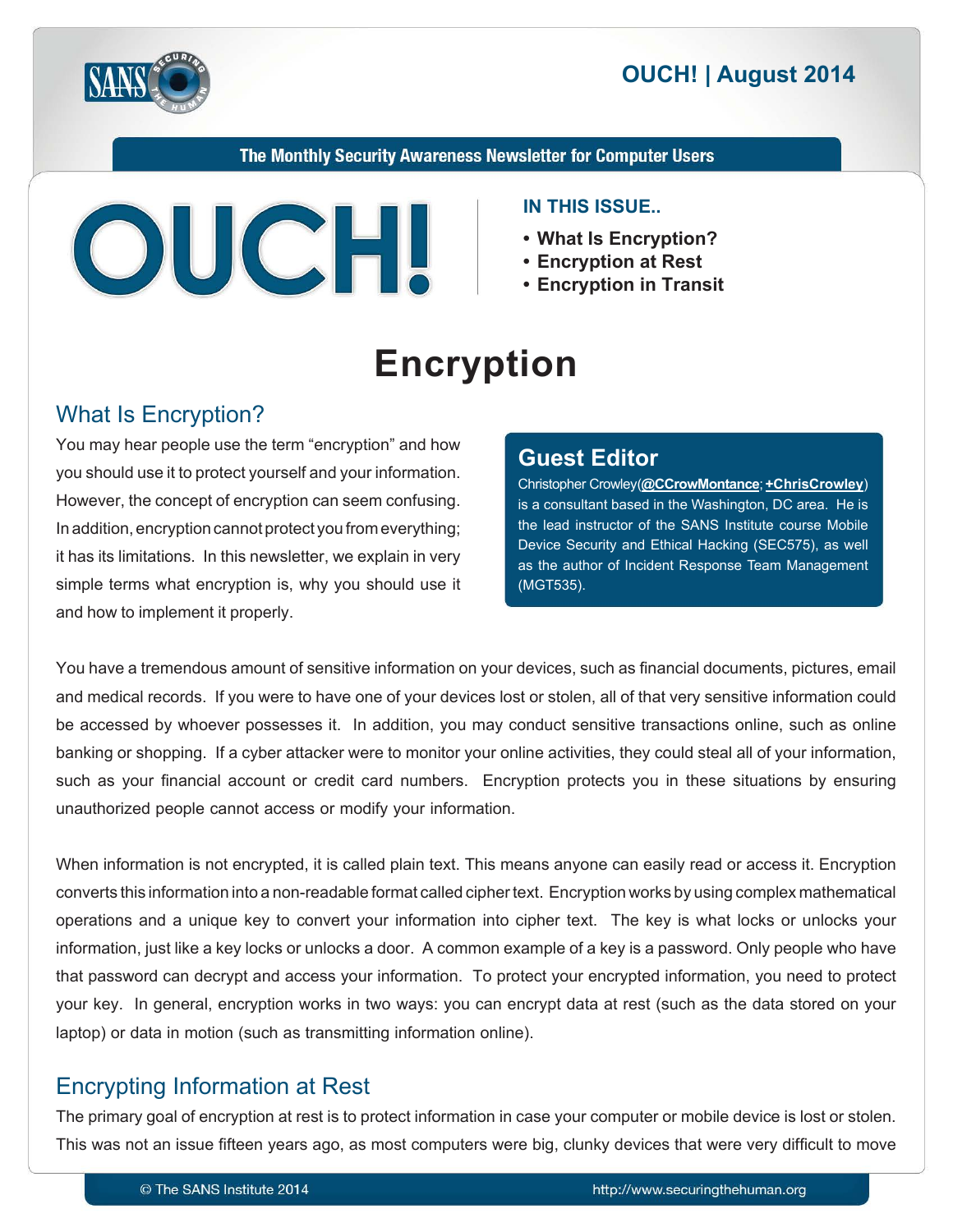# **2014 | OUCH! | August 2014**



## **Encryption**

around. Today, many laptops weigh only a few pounds, while a mobile device can weigh mere ounces. These devices are extremely powerful and hold a tremendous amount of information, but they are also very easy to lose. In addition, other types of mobile media can hold ROMs. A common technique for encrypting information sensitive information, such as USB flash drives or CDon these storage devices is called Full Disk Encryption (FDE). This means that everything on the system is automatically encrypted; you do not have to decide what or what not to encrypt. Most operating systems nowadays come with Full Disk Encryption built in: you simply have to enable it. For example, Mac OS X includes FileVault, while some versions of Windows include Bitlocker. If your computer supports Full Disk Encryption, we highly recommend you enable it. In addition, most mobile phones support Full Disk Encryption for their internal storage devices. For example, iOS, the operating system



for iPhones and iPads, automatically applies Full Disk Encryption once a passcode has been set. To learn if your work computer or mobile device supports Full Disk Encryption, ask your help desk or supervisor. For your personal computers, contact your computer manufacturer or review the online documentation.

#### **Encrypting Information in Transit**

Information is also vulnerable when it's in transit. If the data is not encrypted, it can be monitored and captured online. This is why you want to ensure that any sensitive online communications, such as online banking, sending emails and even accessing social media sites, are encrypted. The most common type of online encryption is HTTPS. This means all traffic between your browser and a website is encrypted. Look for https:// in the URL, a lock on your browser or your URL bar turning green. These are all signs that the communication is encrypted. Depending on your Fi network, be sure to use encryption whenever possible. Finally, when sending or receiving email, make sure your browser and the website, you may see all three at the same time. In addition, whenever you connect to a public Wiemail client is set up to transmit your email over an encrypted channel. Most email clients provide encryption. In addition, your ISP may be able to help you enable encryption on your email client.